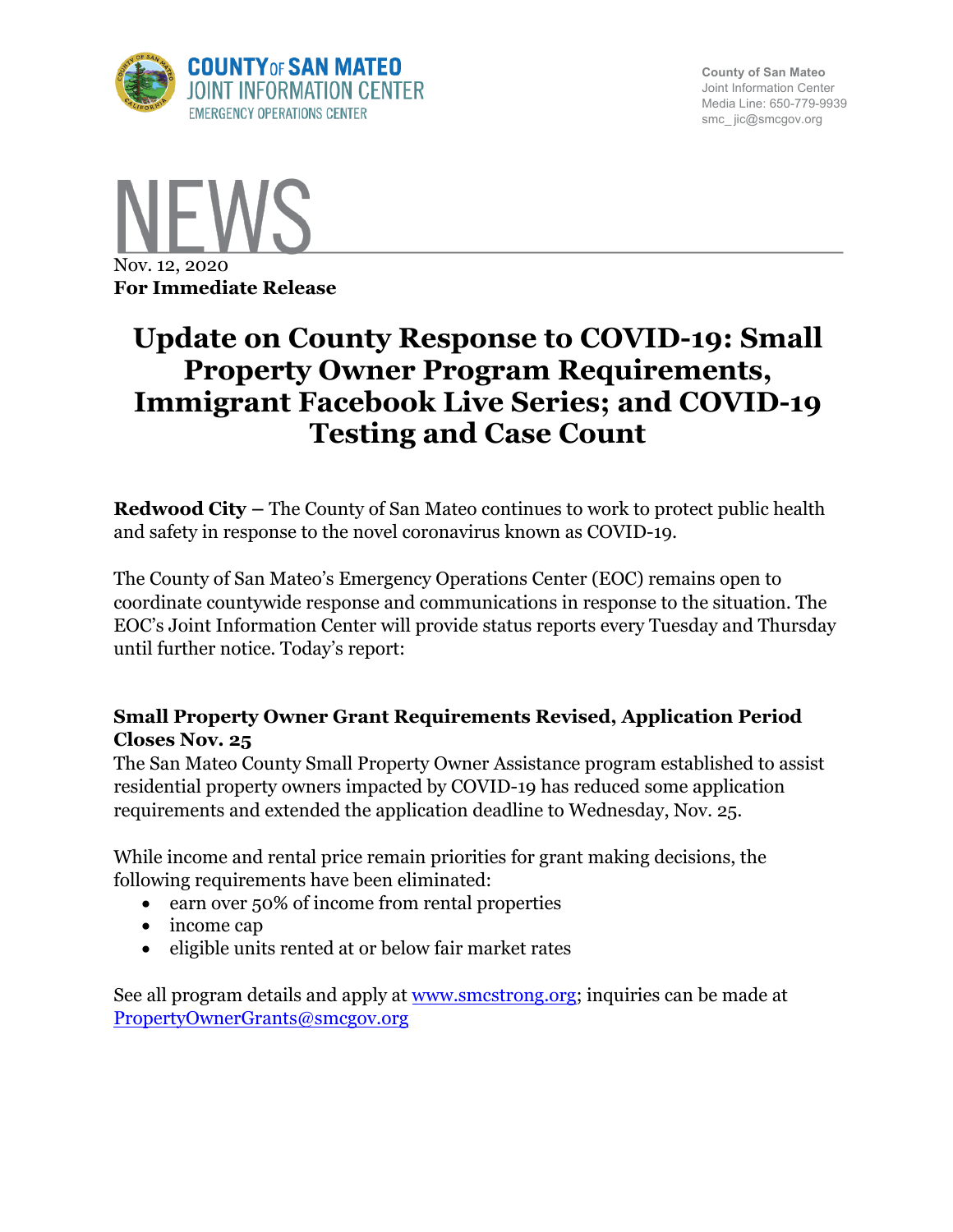## **Immigrant Services' Facebook Live Provider Spotlight Series Today at 5 p.m.**

San Mateo County's Immigrant Services monthly Facebook Live series with providers of pandemic program and services begins today at 5 p.m. with a focus on mental health and well-being.

Whether you're feeling increased anxiety related to the pandemic or the need for assistance for other mental and substance use challenges, providers at StarVista, One Life, and San Mateo County's Behavioral Health & Recovery Services have information that can help, including what services they provide and some ways to cope.

Go to https://www.facebook.com/CountyofSanMateo to watch the event Live on Nov. 12 at 5 p.m.

## **COVID-19 Testing Available for Adults and Children**

Testing for COVID-19 is available in San Mateo County and is a wise choice whether you're concerned because of your job or your living situation, or you're afraid you've been exposed, or if you're just worried about COVID-19.

The COVID-19 diagnostic test is safe, easy, and available at various locations in San Mateo County at no-cost to you regardless of which testing site you choose. Adults age 18 and over can schedule a test Tuesdays through Saturdays at the **San Mateo County** Event Center or at a rotating series of neighborhood locations. Days and times are listed below.

Testing is now available for children ages 5 to 17. Learn more and register here

### **Adult Testing at Neighborhood Locations**

Testing for COVID-19 is also available at mobile operations that rotate among five communities Monday through Friday for everyone 18 and older who lives or works in San Mateo County.

See the schedule below for Nov. 13 - 18 and make an appointment at least seven days in advance at Project Baseline.

**East Palo Alto, 8 a.m. – 3 p.m., Nov. 13** 2160 Euclid Avenue

**San Bruno, 8 a.m. – 3 p.m., Nov. 16 & 17** The Church of Jesus Christ of Latter-day Saints 975 Sneath Lane